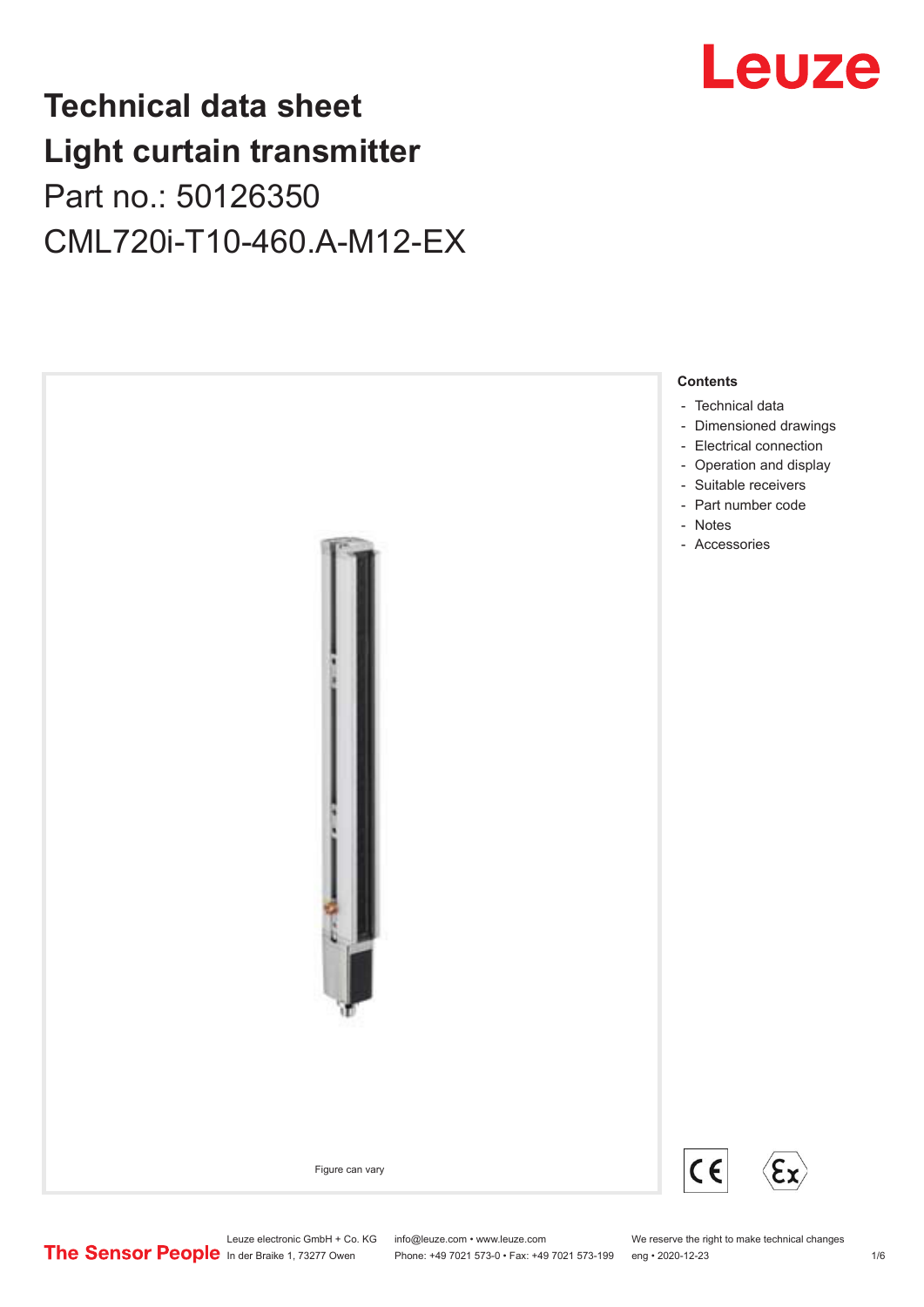### <span id="page-1-0"></span>**Technical data**

# Leuze

#### **Basic data**

| 720                                                           |
|---------------------------------------------------------------|
| Throughbeam principle                                         |
| Transmitter                                                   |
| 2x BT-NC sliding block                                        |
| Object measurement                                            |
|                                                               |
| Crossed-beam scanning                                         |
| Diagonal-beam scanning                                        |
| Ex-protected                                                  |
| Parallel-beam scanning                                        |
|                                                               |
| Guaranteed operating range                                    |
| 0.37m                                                         |
| Typical operating range                                       |
| 0.29m                                                         |
| 460 mm                                                        |
| 46 Piece(s)                                                   |
| 10 mm                                                         |
| LED, Infrared                                                 |
| 940 nm                                                        |
|                                                               |
|                                                               |
| 20 mm                                                         |
|                                                               |
|                                                               |
| Polarity reversal protection                                  |
| Short circuit protected                                       |
| <b>Transient protection</b>                                   |
|                                                               |
| 18  30 V, DC                                                  |
| 0  15 %, From $U_{\rm B}$                                     |
| 0  165 mA, The specified values refer<br>mitter and receiver. |
| to the entire package consisting of trans-                    |
|                                                               |
| 450 ms                                                        |
| 1.84 ms                                                       |
| 1 Piece(s)                                                    |
|                                                               |

| <b>Connection 1</b>       |                        |
|---------------------------|------------------------|
| <b>Function</b>           | Connection to receiver |
|                           | Sync-input             |
|                           | Voltage supply         |
| <b>Type of connection</b> | Connector              |
| <b>Thread size</b>        | M <sub>12</sub>        |
| <b>Type</b>               | Male                   |
| <b>Material</b>           | Metal                  |
| No. of pins               | $5 - pin$              |
| <b>Encoding</b>           | A-coded                |

#### **Mechanical data**

| Design                         | Cubic                        |
|--------------------------------|------------------------------|
| Dimension (W x H x L)          | 30.7 mm x 40.3 mm x 493 mm   |
| <b>Housing material</b>        | Metal                        |
| <b>Metal housing</b>           | Aluminum                     |
| Lens cover material            | Plastic                      |
| <b>Housing color</b>           | Silver                       |
| <b>Type of fastening</b>       | Groove mounting              |
|                                | Via optional mounting device |
|                                |                              |
| <b>Operation and display</b>   |                              |
| Type of display                | LED                          |
| <b>Number of LEDs</b>          | 1 Piece(s)                   |
|                                |                              |
| <b>Environmental data</b>      |                              |
| Ambient temperature, operation | $-3060 °C$                   |
| Ambient temperature, storage   | $-40$ 70 °C                  |
|                                |                              |
| <b>Ex specification</b>        |                              |
|                                |                              |
| Ex-zone                        | 2                            |
|                                | 22                           |
| Ex device group                | $\mathbf{II}$                |
|                                |                              |
| <b>Certifications</b>          |                              |
| Degree of protection           | IP 65                        |
| <b>Protection class</b>        | Ш                            |
| <b>Standards applied</b>       | IEC 60947-5-2                |
|                                |                              |
| <b>Classification</b>          |                              |
| <b>Customs tariff number</b>   | 90314990                     |
| eCl@ss 5.1.4                   | 27270910                     |
| eCl@ss 8.0                     | 27270910                     |
| eCl@ss 9.0                     | 27270910                     |
| eCl@ss 10.0                    | 27270910                     |
| eCl@ss 11.0                    | 27270910                     |
| <b>ETIM 5.0</b>                | EC002549                     |
| <b>ETIM 6.0</b>                | EC002549                     |

Leuze electronic GmbH + Co. KG info@leuze.com • www.leuze.com We reserve the right to make technical changes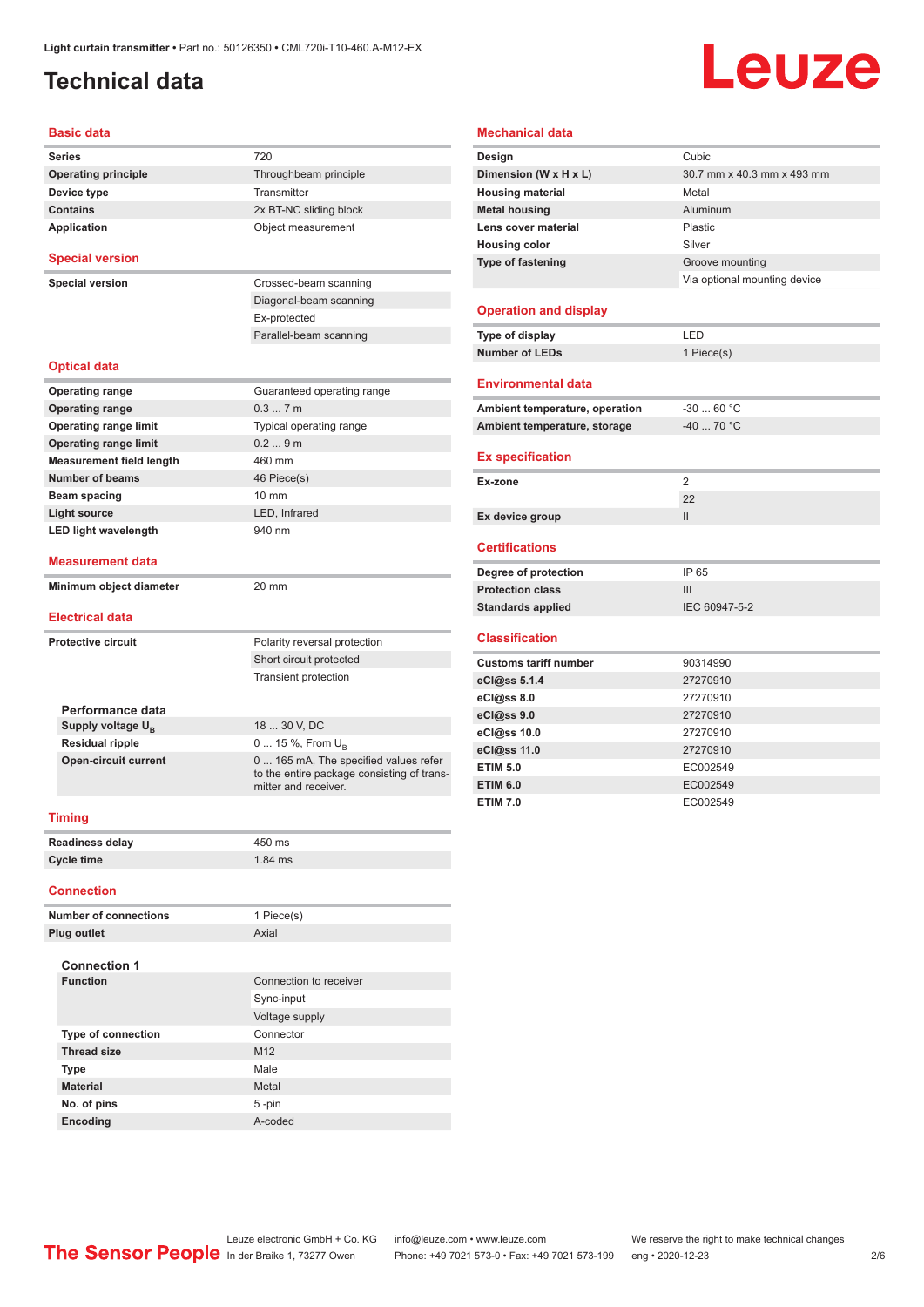### <span id="page-2-0"></span>**Dimensioned drawings**

All dimensions in millimeters



L Profile length 488 mm

T Transmitter R Receiver



- A Beam spacing 10 mm
- B Measurement field length 460 mm
- F M6 thread
- G Fastening groove
- 



A PWR / SW IN / OUT B BUS IN / OUT



## Leuze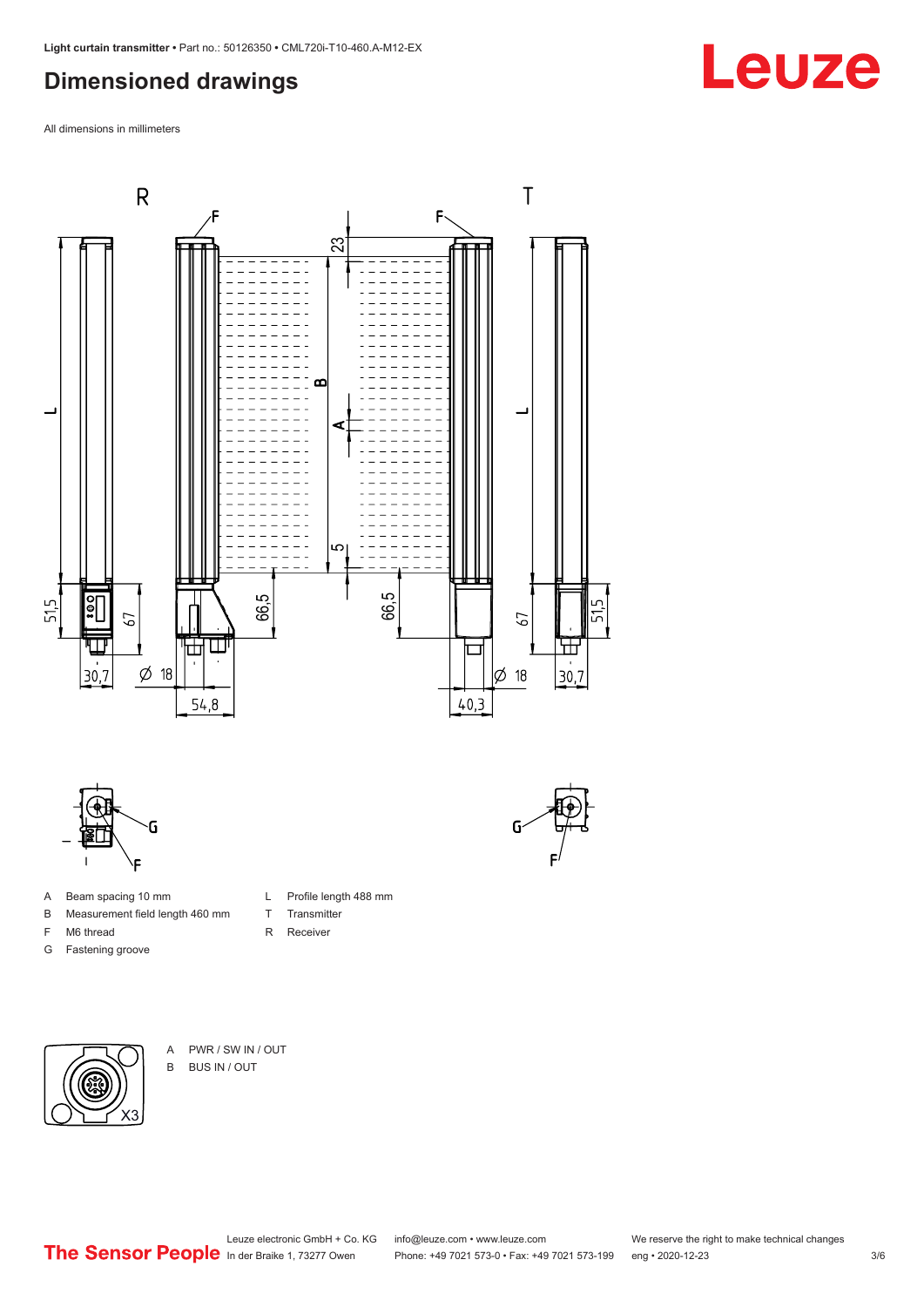### <span id="page-3-0"></span>**Electrical connection**

# Leuze

2

4

1

5

#### **Connection 1**

| <b>Function</b>           | Connection to receiver |
|---------------------------|------------------------|
|                           | Sync-input             |
|                           | Voltage supply         |
| <b>Type of connection</b> | Connector              |
| <b>Thread size</b>        | M12                    |
| <b>Type</b>               | Male                   |
| <b>Material</b>           | Metal                  |
| No. of pins               | $5$ -pin               |
| Encoding                  | A-coded                |

#### **Pin Pin assignment**

|                | <b>FE/SHIELD</b> |  |
|----------------|------------------|--|
| $\overline{2}$ | $V +$            |  |
| 3              | <b>GND</b>       |  |
| $\overline{4}$ | RS 485 Tx+       |  |
|                | RS 485 Tx-       |  |

### **Operation and display**

| <b>LED</b> | Display                                      | <b>Meaning</b>                                           |
|------------|----------------------------------------------|----------------------------------------------------------|
|            | Green, continuous light                      | Continuous mode                                          |
|            | Off                                          | No communication with the receiver / waiting for trigger |
|            | green, flashing in sync with the measurement | Measurement frequency display                            |

#### **Suitable receivers**

| Part no. | <b>Designation</b>              | <b>Article</b>         | <b>Description</b>                                                                                    |
|----------|---------------------------------|------------------------|-------------------------------------------------------------------------------------------------------|
| 50126349 | CML720i-R10-460.A/<br>CN-M12-EX | Light curtain receiver | Operating range: 0.3  7 m<br>Interface: CANopen, IO-Link<br>Connection: Connector, M12, Axial, 8 -pin |

#### **Part number code**

Part designation: **CML7XXi-YZZ-AAAA.BCCCDDD-EEEFFF**

| <b>CML</b><br>7XXi | <b>Operating principle</b><br>Measuring light curtain<br><b>Series</b><br>720i: 720i series |
|--------------------|---------------------------------------------------------------------------------------------|
|                    | 730i: 730i series                                                                           |
| Y                  | Device type<br>T: transmitter<br>R: receiver                                                |
| <b>ZZ</b>          | <b>Beam spacing</b><br>$05:5$ mm<br>10:10 mm<br>$20:20$ mm<br>40:40 mm                      |
| <b>AAAA</b>        | Measurement field length [mm], dependent on beam spacing                                    |
| B                  | Equipment<br>A: connector outlet, axial<br>R: rear connector outlet                         |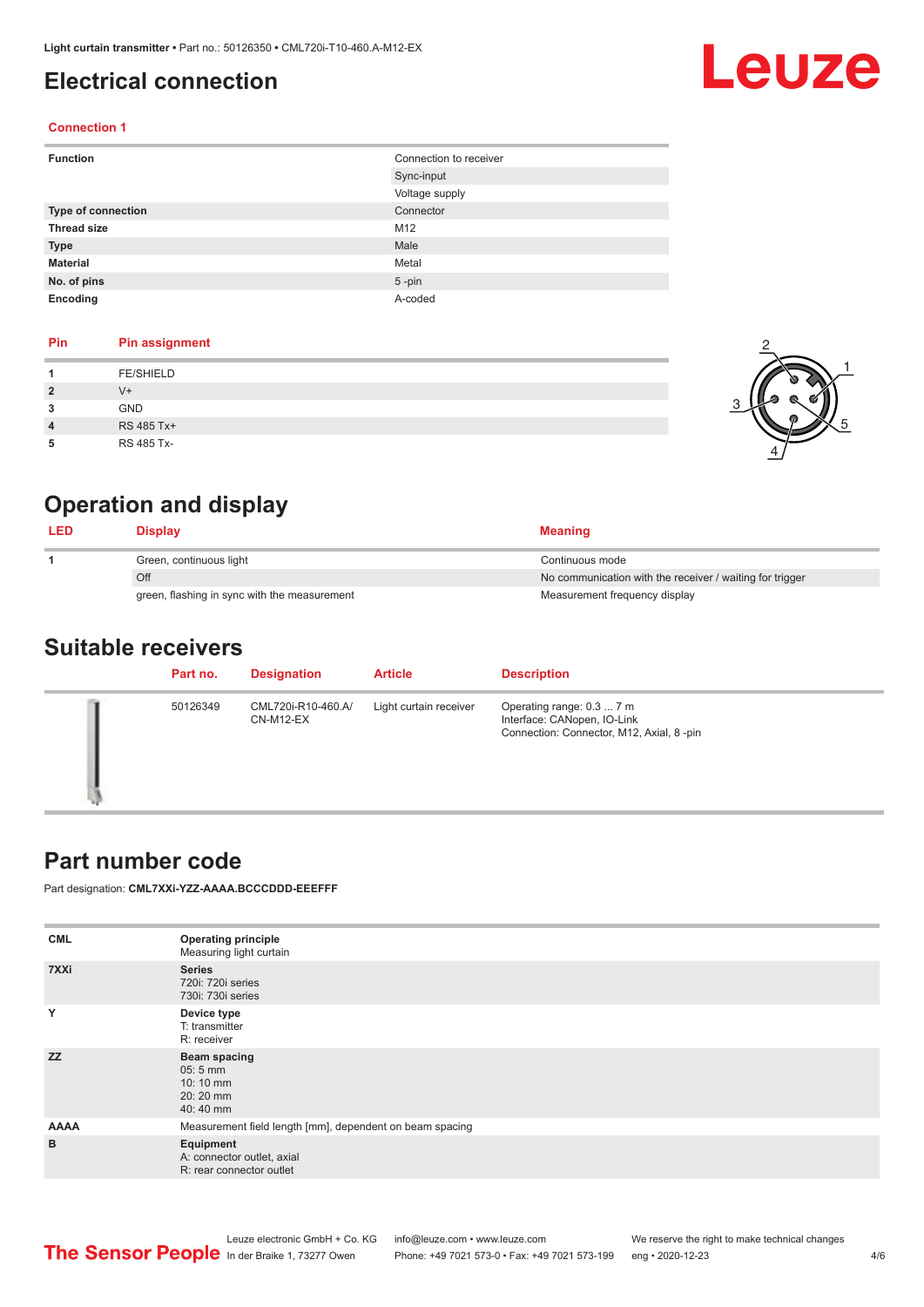#### <span id="page-4-0"></span>**Part number code**



| <b>CCC</b>  | Interface<br>L: IO-Link<br>/CN: CANopen<br>/PB: PROFIBUS<br>/PN: PROFINET<br>/CV: Analog current and voltage output<br>/D3: RS 485 Modbus |
|-------------|-------------------------------------------------------------------------------------------------------------------------------------------|
| <b>DDD</b>  | <b>Special equipment</b><br>-PS: Power Setting                                                                                            |
| EEE         | <b>Electrical connection</b><br>M12: M12 connector                                                                                        |
| FFF         | -EX: Explosion protection                                                                                                                 |
| <b>Note</b> |                                                                                                                                           |
| $\bullet$   | $\&$ A list with all available device types can be found on the Leuze website at www.leuze.com.                                           |

#### **Notes**

| Observe intended use!                                                                                                                                                                                                      |
|----------------------------------------------------------------------------------------------------------------------------------------------------------------------------------------------------------------------------|
| $\%$ This product is not a safety sensor and is not intended as personnel protection.<br>§ The product may only be put into operation by competent persons.<br>§ Only use the product in accordance with its intended use. |

#### **For UL applications:**

ª For UL applications, use is only permitted in Class 2 circuits in accordance with the NEC (National Electric Code).

ª These proximity switches shall be used with UL Listed Cable assemblies rated 30V, 0.5A min, in the field installation, or equivalent (categories: CYJV/ CYJV7 or PVVA/PVVA7)

#### **Accessories**

#### Connection technology - Interconnection cables

|   |                         | Part no. | <b>Designation</b>                     | <b>Article</b>        | <b>Description</b>                                                                                                                                                                                                                                    |
|---|-------------------------|----------|----------------------------------------|-----------------------|-------------------------------------------------------------------------------------------------------------------------------------------------------------------------------------------------------------------------------------------------------|
| § | (.<br><b>drams</b><br>œ | 50129781 | <b>KDS DN-M12-5A-</b><br>M12-5A-P3-050 | Interconnection cable | Suitable for interface: IO-Link, DeviceNet, CANopen<br>Connection 1: Connector, M12, Axial, Female, A-coded, 5-pin<br>Connection 2: Connector, M12, Axial, Male, A-coded, 5-pin<br>Shielded: Yes<br>Cable length: 5,000 mm<br>Sheathing material: PUR |